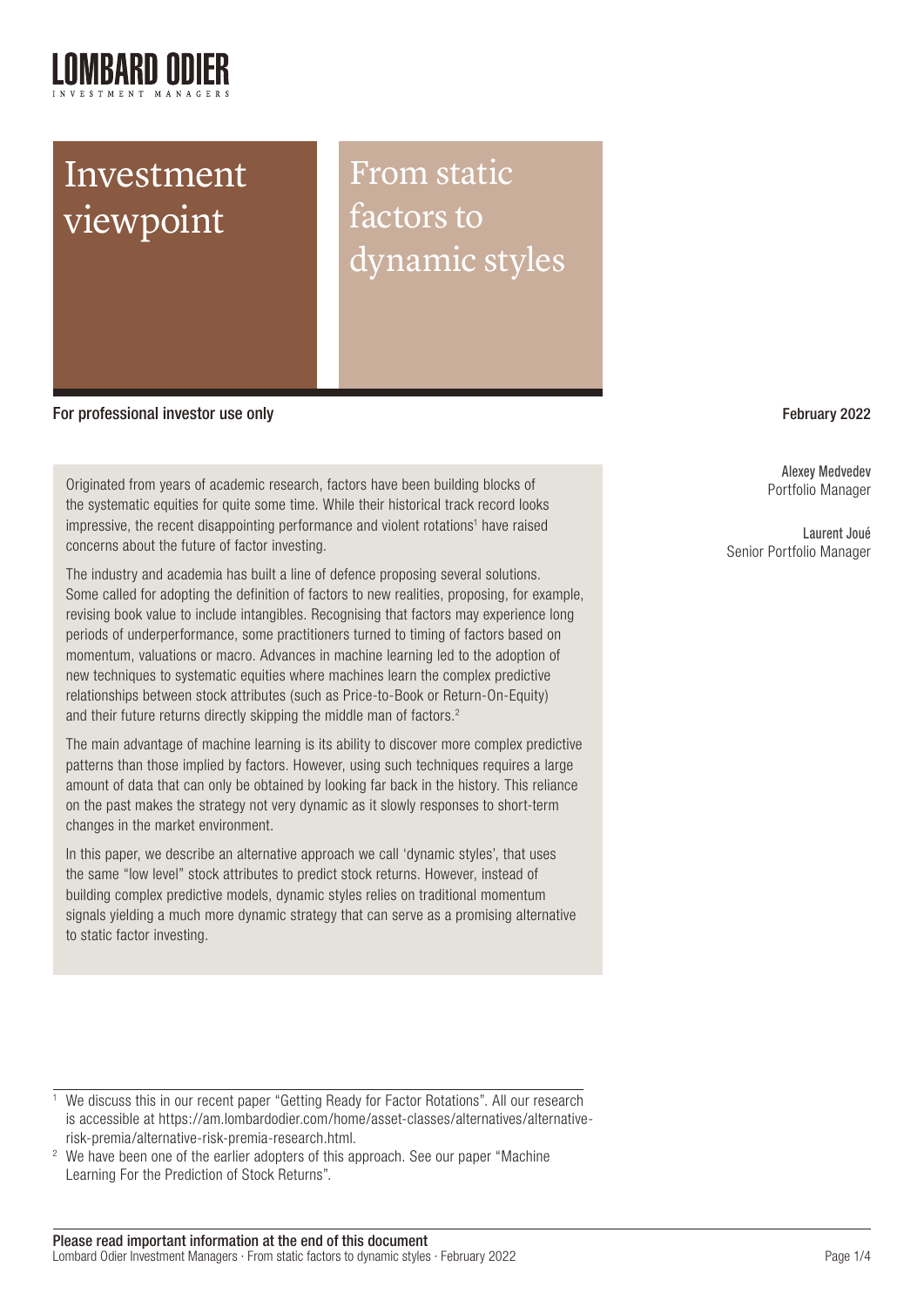#### Harvesting momentum in equity styles

The building blocks of dynamic styles are long-short style portfolios formed on single stock attributes and specific for each region and sector.

The universe of stocks is defined by the MSCI World index restricted to three major regions: USA, Europe and Japan. For each combination of GICS1 sector, region and stock attribute we form a unique style portfolio by allocating positive weights to the top half stocks with the largest attribute value, and negative weights to the bottom half. For example, for Price-to-Book ratio we form total  $33=11\times3$  portfolios – one per each sector of each region. With such construction, we recognise that different styles may have different trends across regions and sectors. For example, value stocks may trend up in Industrials but not in Health Care. Using the same stock attributes as in our machine learning strategy, $3$  we build over 1500 different style portfolios.

In the same away as the CTA<sup>4</sup> industry is taking directional exposures to futures based on recent trends, dynamic styles uses momentum signals to take exposures across style portfolios. At each rebalancing date, we score all the style portfolios according to their returns over several windows less than one year. While each return window has some predictive power, we found that combing several ones makes the model more robust. The scores are then used in a mean-variance optimisation where we seek to maximise the score of the final portfolio of style portfolios subject to a risk constraint.

Exhibit 1 shows the (gross) performance of the global portfolio rebalanced every end of month as well as its regional components. At each rebalancing, the portfolio is sized to have the ex-ante volatility of 1%. We observe that this strategy works well in USA and Europe but less so in Japan. Historically, Japan has been always challenging for factor investing, especially for Momentum.5

Dynamic styles uses the stock attributes that are also part of the definition of factors. Therefore, we can expect that the dynamic styles portfolio takes exposures to factors whose attributes are exhibiting strong momentum. As we observe from Exhibit 2, the portfolio indeed can take material factors exposures,<sup>6</sup> which are not constant and tend to change signs over time with the exception of momentum that is always on the positive side. Although the dynamic styles portfolio is not formed directly on the stock momentum, it enters through the backdoor of the style momentum. Looking closely at the evolution of factors exposures, it is interesting to observe that the strategy naturally reduced the exposure to value over last several years but then started building it up since 2021 on the back of recent growth-value rotation.

### EXHIBIT 1. PERFORMANCE OF DYNAMICS STYLES



Source: LOIM calculations. For illustrative purposes only. Past performance is not a guarantee of the future results.

#### Timing of factors and more

How strong is dynamic styles at timing the factors? To answer this question, we computed the performance of the dynamic styles portfolio attributed to factor exposures. This attribution has been performed region by region using pure factor $<sup>7</sup>$  returns specific to</sup> each region. Exhibit 3 suggests that dynamic styles does a good job at timing of factors. This result is striking given that the direct timing of factors has not been found to be particularly successful.<sup>8</sup>

The factor timing does not seem to fully explain the performance of dynamic styles with the residual component adding value too. The residual contribution represents the performance of a factorneutral long-short portfolio. Its long and short legs have the same exposure to each factor, however, achieved through a different mixture of attributes. We therefore can loosely interpret this residual as the effect of factor definitions.

Performance attribution shown Exhibit 3 summarises the two key characteristics of dynamic styles that distinguish this strategy from factor investing. The first characteristic is the ability to take both positive and negative exposures to factors. For example, we can be short in value while the factor-based portfolio are always long in this factor. The second characteristic is the flexibility in factor definitions. Modern factor investing employs a variety of factor definitions far more complex than the ones used in academic research. For example, we counted 35 different attributes used by the industry to define the 'quality' factor. The multitude of definitions adds to the uncertainty of factor performances and goes somewhat against the philosophy of factors as being sources of simple and robust risk premia. Dynamic styles effectively solves this dilemma through a bottom-up factor construction.

<sup>&</sup>lt;sup>3</sup> We keep only fundamentals attributes and exclude priced-based characteristics such as momentum, reversal, etc.

<sup>4</sup> Commodity Trading Advisor.

<sup>5</sup> Asness C. 2011. "Momentum in Japan: The Exception That Proves the Rule." Journal of Portfolio Management 37(4): 67-75.

<sup>6</sup> Factor exposures are measured by z-scores.

 $7$  The details of on pure factor portfolio construction can be found in our paper "Our Approach to Factor Investing".

Bender J., X. Sun, R. Thomas, and V. Zdorovtsov. 2018. "The Promises and Pitfalls of Factor Timing." Journal of Portfolio Management 44(4): 79-92.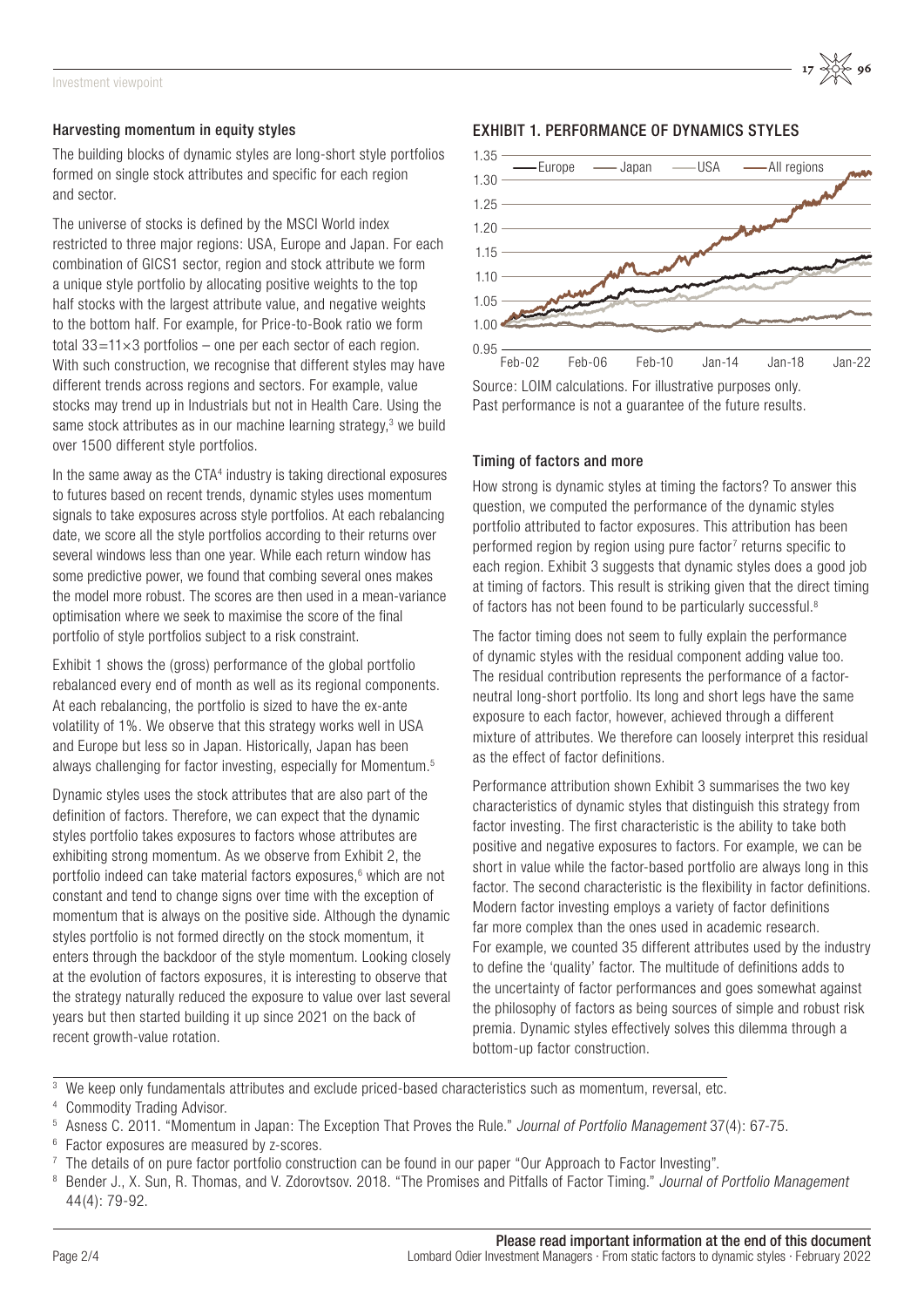# EXHIBIT 2. FACTOR EXPOSURES ARE CHANGING OVER TIME



Source: LOIM calculations. The factor exposures are smoothed over three months. For illustrative purposes only.

## Conclusion

In this note we presented a new systematic strategy. Dynamic styles takes advantage of momentum in equity styles recognising that styles can behave differently across sectors and regions. Dynamic styles uses the same "low level" stock attributes to characterise equity

EXHIBIT 3. THE STRATEGY IS GOOD BOTH AT FACTOR TIMING AND FACTOR DEFINITIONS



styles as the ones employed in our machine learning strategy. In our view, the reliance of dynamic styles on momentum only allows it to adopt much quicker to changing environment. Due to its dynamic nature, we consider this strategy a very promising alternative to factor investing.